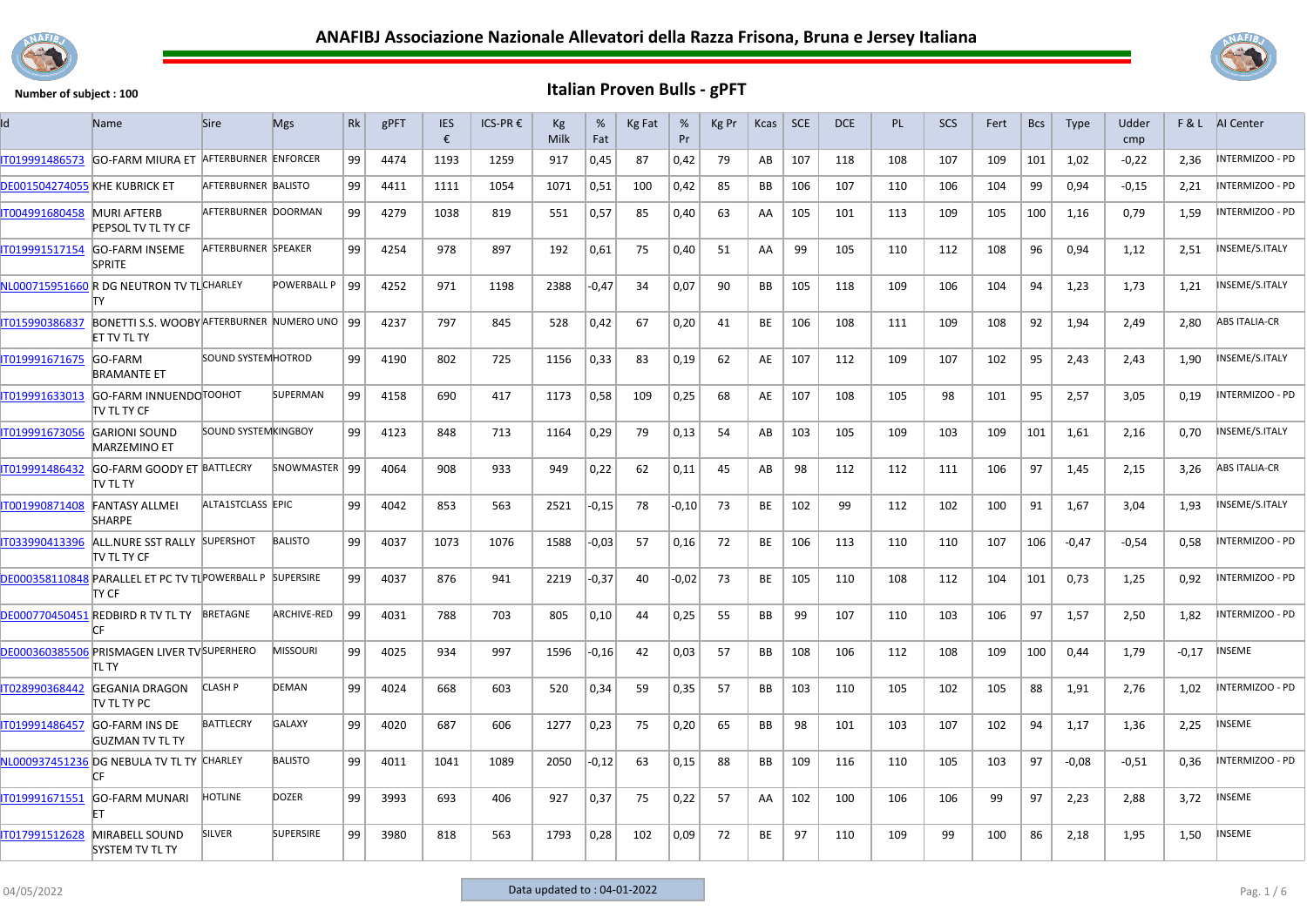



| Id                                  | <b>Name</b>                                                      | <b>Sire</b>           | <b>Mgs</b>       | Rk | gPFT | <b>IES</b><br>€ | ICS-PR€ | Кg<br>Milk | %<br>Fat | Kg Fat | %<br>Pr | Kg Pr | Kcas      | <b>SCE</b> | <b>DCE</b> | <b>PL</b> | SCS | Fert | <b>Bcs</b> | <b>Type</b> | Udder<br>cmp |         | <b>F&amp;L</b> AI Center |
|-------------------------------------|------------------------------------------------------------------|-----------------------|------------------|----|------|-----------------|---------|------------|----------|--------|---------|-------|-----------|------------|------------|-----------|-----|------|------------|-------------|--------------|---------|--------------------------|
| IT034990894741                      | AGRIGEN ROYAL<br>CROCKETT                                        | HOTROD                | IUDO             | 99 | 3978 | 753             | 497     | 828        | 0,43     | 81     | 0,13    | 43    | AA        | 99         | 99         | 110       | 106 | 106  | 103        | 1,45        | 2,43         | 1,64    | INSEME/S.ITALY           |
| IT019991486451                      | <b>GO-FARM INSEME</b><br>IMPERO TV TL TY                         | HOTROD                | NUMERO UNO   99  |    | 3957 | 711             | 688     | 818        | 0,11     | 44     | 0,17    | 47    | AB        | 95         | 104        | 108       | 110 | 106  | 98         | 1,67        | 1,74         | 2,49    | INSEME/S.ITALY           |
| IT019991534110                      | <b>ANSAL INSEME</b><br><b>ZAVAROV TV TL TY</b>                   | <b>BATTLECRY</b>      | <b>MERIDIAN</b>  | 98 | 3948 | 733             | 664     | 1484       | $-0,13$  | 44     | 0,08    | 60    | AB        | 104        | 104        | 109       | 107 | 103  | 92         | 1,25        | 2,61         | 1,32    | INSEME                   |
| IT034990894739                      | AGRIGEN ROYAL<br>IAUME ET                                        | PENMANSHIP BALISTO    |                  | 98 | 3920 | 832             | 575     | 1095       | 0,30     | 78     | 0,28    | 71    | AB        | 106        | 106        | 106       | 100 | 103  | 99         | 0,73        | 0,42         | 1,07    | NSEME                    |
|                                     | DE000358435146 GGA GORDON ET PF BATTLECRY<br><b>ITV TL TY CF</b> |                       | <b>EMBASSY</b>   | 98 | 3919 | 983             | 935     | 1182       | 0,12     | 59     | 0,10    | 52    | AA        | 106        | 106        | 114       | 115 | 106  | 111        | 0,06        | $-0,27$      | 1,10    | INTERMIZOO - PD          |
| IT019991671525                      | <b>GO-FARM SWAMI TV HOTLINE</b><br>itl ty CF                     |                       | <b>DOORMAN</b>   | 98 | 3919 | 554             | 452     | 1393       | 0,01     | 53     | 0,12    | 62    | AA        | 105        | 110        | 102       | 101 | 103  | 93         | 2,64        | 2,06         | 2,74    | INTERMIZOO - PD          |
| IT028990362820                      | <b>PINO IRONGEN</b><br>LINNEO TV TL TY                           | <b>OCTAVIAN</b>       | MASSEY           | 98 | 3876 | 658             | 581     | 1105       | 0,19     | 65     | 0,15    | 54    | AB        | 100        | 103        | 104       | 108 | 105  | 97         | 0,95        | 1,39         | 0,96    | NTERMIZOO - PD           |
| IT019991468771                      | CERVI IRONCUT ET TL PROFIT                                       |                       | <b>SUPERSIRE</b> | 98 | 3858 | 849             | 677     | 1790       | $-0,23$  | 42     | 0,13    | 75    | EE        | 105        | 110        | 107       | 103 | 105  | 98         | 0,13        | $-0,07$      | 0,63    | CHIACC./TAUROMA          |
| IT019991386514                      | <b>ALFRAG RYL</b><br>LAFAYETTE TV TL TY                          | <b>PULSAR</b>         | <b>SUPERSIRE</b> | 98 | 3839 | 843             | 654     | 576        | 0,32     | 61     | 0,23    | 46    | AB        | 100        | 102        | 110       | 104 | 111  | 102        | 0,35        | 0,39         | $-0,45$ | INSEME/S.ITALY           |
| IT019991671550                      | <b>GO-FARM MONSTER HOTLINE</b>                                   |                       | <b>DOZER</b>     | 98 | 3833 | 723             | 567     | 1337       | 0,11     | 62     | 0,03    | 48    | AB        | 103        | 105        | 111       | 108 | 101  | 98         | 1,68        | 2,68         | 2,25    | <b>ABS ITALIA-CR</b>     |
|                                     | DE000539040496 SAMOVAR ET PF TV<br>tl ty CF                      | <b>SILVER</b>         | <b>GALAXY</b>    | 98 | 3829 | 709             | 295     | 532        | 0,90     | 123    | 0,30    | 50    | AA        | 103        | 107        | 105       | 97  | 101  | 100        | 1,51        | 1,21         | 2,99    | INTERMIZOO - PD          |
| IT034990950486                      | AGRIGEN RYL<br><b>BACCARAT</b>                                   | <b>SUPERSTAR</b>      | <b>RUBICON</b>   | 98 | 3829 | 767             | 788     | 1116       | 0,00     | 44     | 0.06    | 45    | <b>BB</b> | 99         | 112        | 113       | 106 | 106  | 101        | 1,54        | 1,91         | 0.92    | NSEME                    |
| IT019991459328                      | <b>GO-FARM RYL</b><br>LETISSIER TV TL TY                         | <b>MISSOURI</b>       | <b>GALAXY</b>    | 98 | 3827 | 785             | 746     | 2110       | $-0,14$  | 65     | $-0.01$ | 70    | <b>BB</b> | 98         | 110        | 109       | 106 | 100  | 95         | 0,92        | 1,18         | 1,17    | INSEME/S.ITALY           |
|                                     | <b>DE000358362784 FWS PLUMBEO ET</b>                             | PRESIDENT             | <b>MCCUTCHEN</b> | 98 | 3823 | 822             | 770     | 397        | 0,20     | 38     | 0,23    | 39    | AA        | 112        | 117        | 111       | 105 | 108  | 98         | 1.06        | 1.89         | 2.16    | NTERMIZOO - PD           |
| NL000669219450 FLOKI RF             |                                                                  | CHARLEY               | <b>OLYMPIAN</b>  | 98 | 3819 | 895             | 892     | 1137       | 0,03     | 47     | 0,14    | 55    | AB        | 102        | 115        | 113       | 109 | 104  | 104        | 0.39        | 0.92         | 0.96    | INTERMIZOO - PD          |
|                                     | IT027990095935 DUE PIOPPI INSEME<br><b>DA SILVA TL</b>           | POWERBALL P SUPERSIRE |                  | 98 | 3813 | 768             | 743     | 1122       | 0,04     | 48     | 0,25    | 67    | BE        | 104        | 116        | 107       | 105 | 104  | 94         | 0,12        | 1,61         | $-2,56$ | NSEME                    |
|                                     | IT034990945267 FELEGARA HONEY<br>TRAP TV TL TY                   | <b>ABBOTT</b>         | <b>BALISTO</b>   | 98 | 3813 | 819             | 676     | $-211$     | 0,35     | 29     | 0,39    | 36    | BB        | 107        | 110        | 112       | 104 | 107  | 110        | 1,61        | 1,58         | 2,45    | INSEME/S.ITALY           |
| IT012990080053                      | <b>CERESIO INSEME</b><br>ANTANI TV TL TY                         | <b>BRASILEIRO</b>     | LOCHINVAR        | 97 | 3807 | 730             | 446     | 872        | 0,53     | 95     | 0,24    | 58    | BB        | 107        | 103        | 106       | 99  | 104  | 84         | 1,11        | 0,75         | 1,56    | NSEME                    |
| <b>DE000357640700 KNS COMEDY CD</b> |                                                                  | COMMANDER EPIC        |                  | 97 | 3801 | 727             | 485     | 1380       | 0,04     | 58     | 0,15    | 65    | BB        | 100        | 103        | 108       | 104 | 98   | 100        | 1,40        | 1,80         | 3.00    | INTERMIZOO - PD          |
|                                     | DE000359296720 RR BUGATTI ET PF TV BATTLECRY<br><b>TL TY CF</b>  |                       | <b>BOSS</b>      | 97 | 3786 | 752             | 711     | 126        | 0,41     | 51     | 0,16    | 22    | AA        | 110        | 110        | 111       | 110 | 110  | 101        | 0,84        | 1,83         | 1,44    | NTERMIZOO - PD           |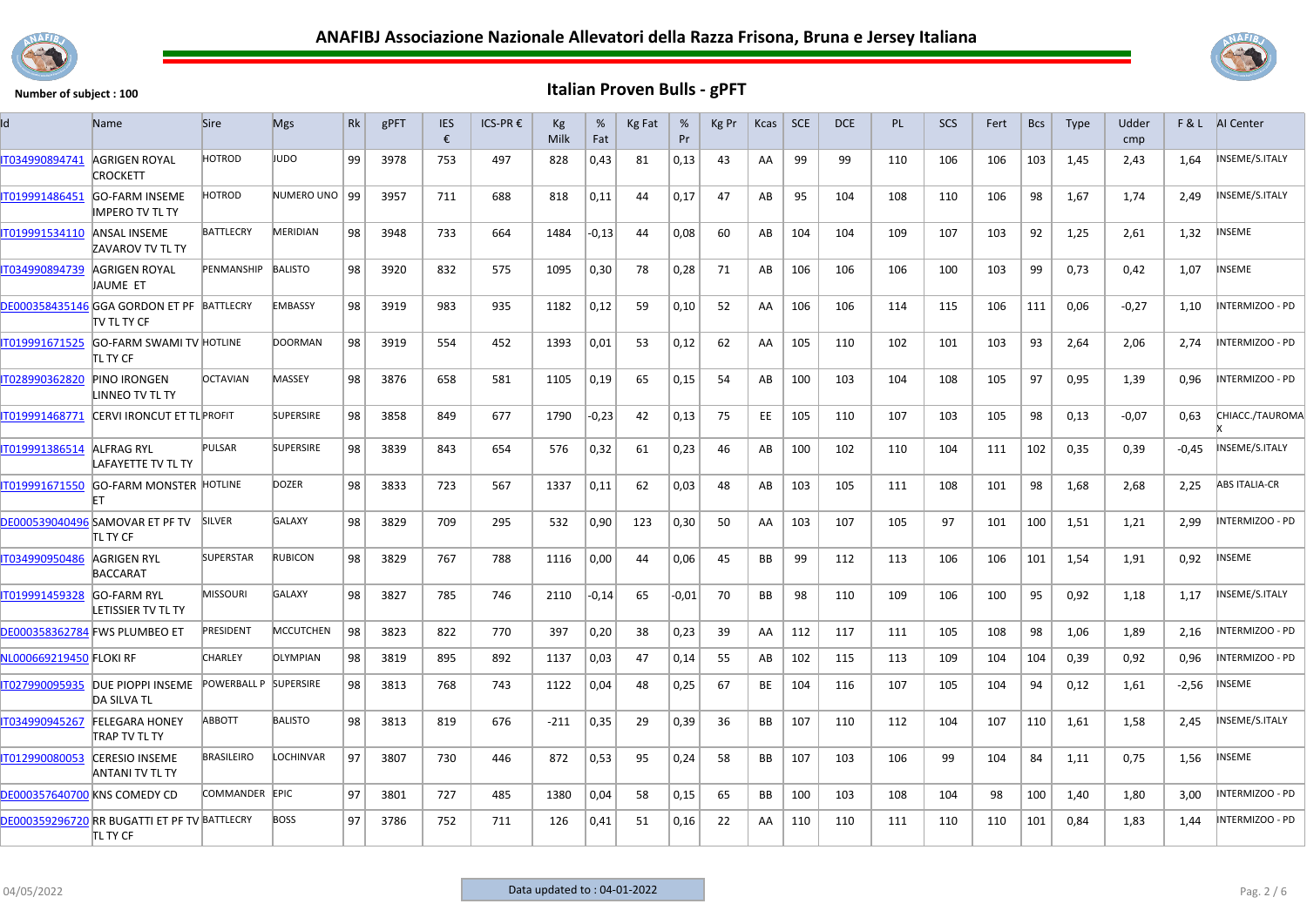



| ld                           | Name                                                                 | Sire             | <b>Mgs</b>       | Rk | gPFT | <b>IES</b><br>€ | ICS-PR € | Кg<br>Milk | %<br>Fat | Kg Fat | %<br>Pr | Kg Pr | Kcas      | <b>SCE</b> | <b>DCE</b> | PL  | <b>SCS</b> | Fert | <b>Bcs</b> | Type | Udder<br>cmp |         | F & L AI Center        |
|------------------------------|----------------------------------------------------------------------|------------------|------------------|----|------|-----------------|----------|------------|----------|--------|---------|-------|-----------|------------|------------|-----|------------|------|------------|------|--------------|---------|------------------------|
| IT024990491691               | <b>SILA BALISTO EKELI</b>                                            | <b>BALISTO</b>   | SUDAN            | 97 | 3786 | 844             | 934      | 1250       | $-0,10$  | 36     | 0,16    | 61    | <b>BB</b> | 110        | 113        | 112 | 112        | 101  | 97         | 0,13 | 0,79         | 0,69    | <b>ABS ITALIA-CR</b>   |
| DE000357545439 RR CAMBRIDGE  |                                                                      | COMMANDER MAXIM  |                  | 97 | 3784 | 541             | 265      | 1058       | 0,07     | 48     | 0,15    | 53    | AA        | 98         | 102        | 106 | 102        | 100  | 97         | 1,91 | 3,62         | 1,88    | INTERMIZOO - PD        |
| IT018990202484               | LUIS-OOH CHIMAY ET BANDARES<br>tv tl ty cf                           |                  | <b>SUPERSHOT</b> | 97 | 3782 | 830             | 757      | 658        | 0,35     | 64     | 0,14    | 38    | AB        | 101        | 112        | 113 | 110        | 105  | 105        | 0,79 | 1,94         | 0,62    | INTERMIZOO - PD        |
| IT098990608731               | <b>CORVINI INS.</b><br><b>RAVASIO TV TL TY</b>                       | <b>SHARPE</b>    | <b>SILVER</b>    | 97 | 3782 | 698             | 523      | 1253       | 0,09     | 57     | $-0.01$ | 41    | <b>BB</b> | 99         | 105        | 112 | 106        | 102  | 104        | 2,00 | 3,28         | 2,59    | INSEME/S.ITALY         |
| IT035990809751               | <b>VAYE ROYAL</b><br><b>MONFORT ET TV TL</b><br>lΤY                  | <b>RODANAS</b>   | <b>SUPERSIRE</b> | 97 | 3771 | 716             | 789      | 431        | 0,45     | 67     | 0,26    | 44    | AE        | 108        | 122        | 108 | 113        | 102  | 91         | 1,04 | 1,30         | $-0,02$ | <b>INSEME</b>          |
| DE000356761336 HEUER BALISTO | JENSON TV TL TY                                                      | <b>BALISTO</b>   | <b>EPIC</b>      | 97 | 3770 | 656             | 415      | 1434       | 0,04     | 58     | 0,25    | 78    | AB        | 111        | 110        | 102 | 99         | 98   | 93         | 1,01 | 1,31         | 2,13    | INSEME/S.ITALY         |
| IT020991148179               | C.M.E. SELL LINEAR<br>TV TL TY CD                                    | <b>SELLECK</b>   | <b>MOGUL</b>     | 97 | 3762 | 842             | 666      | 803        | 0,32     | 68     | 0,20    | 50    | AB        | 107        | 107        | 111 | 105        | 107  | 98         | 0,19 | 0,95         | $-1,29$ | INTERMIZOO - PD        |
|                              | DK003372306875 ANDERSTR. CLASH TV POWERBALL P BOOKEM<br>itl ty PC CF |                  |                  | 97 | 3758 | 689             | 782      | 1162       | $-0.15$  | 26     | 0,16    | 58    | BB        | 107        | 118        | 109 | 105        | 104  | 88         | 1,49 | 2,16         | $-0.64$ | <b>INTERMIZOO - PD</b> |
|                              | DE000357104400 PANAMERO ET TV TL MARDI GRAS<br>lΤY                   |                  | <b>EPIC</b>      | 97 | 3757 | 693             | 595      | 1056       | $-0.04$  | 36     | 0,04    | 40    | BE        | 109        | 106        | 110 | 108        | 106  | 101        | 1,14 | 2,77         | 0.65    | INTERMIZOO - PD        |
| NL000884054393 HOLBRA INSEME | RODANAS TV TL TY                                                     | <b>DOORMAN</b>   | SNOWMAN          | 97 | 3757 | 634             | 518      | 404        | 0,51     | 73     | 0,20    | 37    | AA        | 101        | 108        | 107 | 112        | 101  | 99         | 1,69 | 2,10         | 1,90    | <b>INSEME</b>          |
| IT001990968804               | <b>SERRA FARM INS.</b><br>WALSH TV TL TY                             | <b>BATTLECRY</b> | <b>MCCUTCHEN</b> | 97 | 3755 | 736             | 722      | 389        | 0,35     | 54     | 0,14    | 29    | BE        | 99         | 105        | 111 | 115        | 107  | 93         | 0,93 | 0,95         | 2,13    | INSEME                 |
| IT019991455212               | DAIRY-GEN INS<br>TANDIL TV TL TY                                     | <b>BATTLECRY</b> | PREDESTINE       | 97 | 3742 | 682             | 554      | -18        | 0,71     | 77     | 0,24    | 26    | AB        | 98         | 100        | 108 | 112        | 108  | 94         | 0,81 | 0,79         | 1,74    | <b>NSEME</b>           |
| IT034990894706               | AGRIGEN ROYAL<br><b>GALAHAD</b>                                      | <b>BATTLECRY</b> | AGENCY           | 97 | 3740 | 807             | 548      | 184        | 0,41     | 52     | 0,26    | 35    | AB        | 99         | 97         | 116 | 111        | 102  | 103        | 0,60 | 1,56         | 2,19    | INSEME/S.ITALY         |
| IT019991363560               | <b>GARIONI ROYAL</b><br>VANHALEN                                     | <b>MONTROSS</b>  | <b>MCCUTCHEN</b> | 97 | 3738 | 724             | 577      | 1283       | 0,11     | 62     | 0,08    | 53    | AB        | 104        | 114        | 109 | 103        | 101  | 95         | 1,60 | 2,15         | 2,26    | INSEME/S.ITALY         |
| IT015990410876               | <b>BONE L-OH SPANDAUEAGLE</b><br>ITV TL TY CF                        |                  | <b>BALISTO</b>   | 97 | 3729 | 728             | 484      | 537        | 0,49     | 76     | 0,32    | 54    | AE        | 103        | 105        | 106 | 107        | 102  | 94         | 0,47 | 0,12         | 1,40    | NTERMIZOO - PD         |
| IT020991130892               | <b>GANDY INSEME</b><br><b>MONZON</b>                                 | <b>HOTROD</b>    | <b>MCCUTCHEN</b> | 97 | 3725 | 626             | 345      | 1362       | 0,08     | 63     | 0,12    | 61    | AA        | 104        | 107        | 108 | 99         | 100  | 95         | 1,67 | 1,71         | 1,71    | INSEME/S.ITALY         |
| IT020991130897               | <b>GANDY INS</b><br><b>MONTEVERDI TV TL</b><br>IΤY                   | <b>HOTROD</b>    | <b>MCCUTCHEN</b> | 97 | 3725 | 632             | 430      | 1798       | $-0,26$  | 38     | $-0.01$ | 60    | AA        | 100        | 109        | 108 | 100        | 102  | 97         | 2,16 | 1,97         | 2,62    | <b>NSEME</b>           |
| IT025990085062               | <b>DOGAL JABIR</b><br><b>ZAMBESI</b>                                 | <b>JABIR</b>     | IOTA             | 97 | 3718 | 641             | 435      | 804        | 0,29     | 63     | 0,16    | 45    | AA        | 101        | 112        | 102 | 98         | 107  | 102        | 1,06 | 1,46         | 3,21    | INTERMIZOO - PD        |
| IT015990386781               | <b>INS PENMAN</b><br><b>ENTERPRISE TV TL TY</b>                      | PENMANSHIP       | <b>BALISTO</b>   | 97 | 3718 | 914             | 969      | 118        | 0,17     | 23     | 0,26    | 32    | BB        | 107        | 115        | 115 | 109        | 110  | 101        | 0,23 | 0,69         | 1,73    | INSEME/S.ITALY         |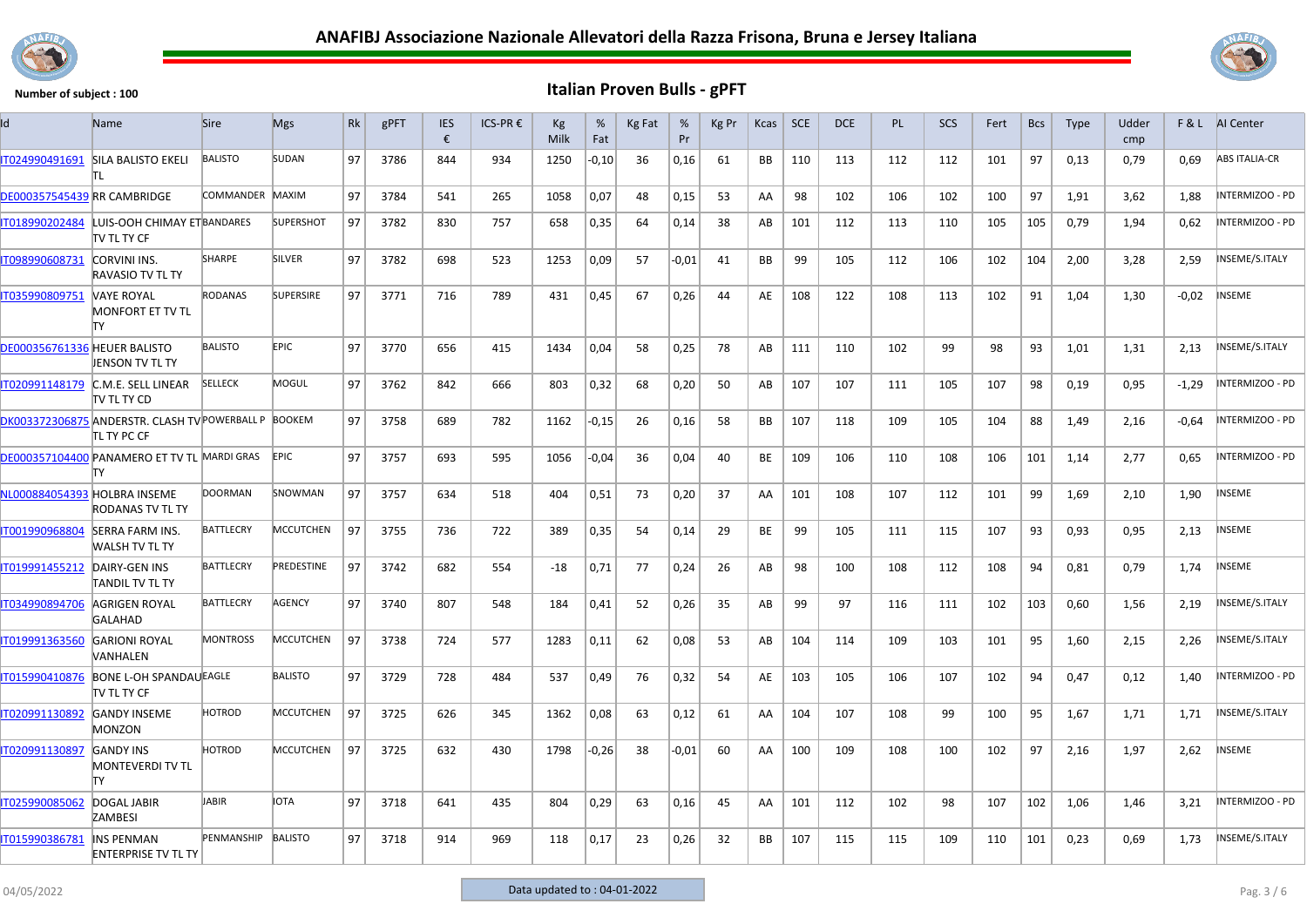



| Id                                | Name                                                            | <b>Sire</b>        | <b>Mgs</b>        | Rk | gPFT | <b>IES</b><br>€ | ICS-PR € | Кg<br>Milk | %<br>Fat | Kg Fat | %<br>Pr | Kg Pr | Kcas | <b>SCE</b> | <b>DCE</b> | <b>PL</b> | SCS | Fert | <b>Bcs</b> | <b>Type</b> | Udder<br>cmp |      | F & L AI Center      |
|-----------------------------------|-----------------------------------------------------------------|--------------------|-------------------|----|------|-----------------|----------|------------|----------|--------|---------|-------|------|------------|------------|-----------|-----|------|------------|-------------|--------------|------|----------------------|
| IT034990836539                    | AL.CO.BIA. INSEME<br><b>CALLAGHAN ET</b>                        | <b>DEMAN</b>       | MAN-OMAN          | 97 | 3709 | 541             | 357      | $-363$     | 0,48     | 38     | 0,39    | 30    | AA   | 96         | 102        | 104       | 106 | 108  | 93         | 1,12        | 2,01         | 1,54 | INSEME               |
| IT017991551800                    | <b>AMIGHETTI S SECTOR SILVER</b><br>itv tl ty CF                |                    | <b>SUPERSIRE</b>  | 96 | 3707 | 699             | 299      | 1602       | 0,35     | 102    | 0,06    | 62    | AA   | 98         | 103        | 104       | 99  | 102  | 99         | 1,16        | 0,77         | 2,13 | INTERMIZOO - PD      |
| IT061990580019                    | <b>CIRIO AGRICOLA</b><br>ROYAL INDUNA TL                        | <b>BALISTO</b>     | O-<br>COSMOPOLITA | 96 | 3702 | 684             | 429      | 191        | 0,61     | 74     | 0,42    | 53    | AB   | 97         | 110        | 107       | 105 | 99   | 109        | 1,54        | 1,07         | 0,59 | NSEME                |
|                                   | DE000357640631 KNS BRASILEIRO ET<br>itv tl ty                   | <b>BALISTO</b>     | <b>EPIC</b>       | 96 | 3701 | 769             | 669      | 1582       | 0,02     | 63     | 0,13    | 69    | BB   | 106        | 113        | 107       | 104 | 100  | 96         | 0,82        | 0,36         | 1,06 | INTERMIZOO - PD      |
| IT001990901501                    | <b>NANZETTI MISS.</b><br>UTOPIA TV TL TY                        | <b>MISSOURI</b>    | MOGUL             | 96 | 3701 | 807             | 598      | 1347       | 0,23     | 79     | 0,07    | 55    | AB   | 107        | 113        | 107       | 100 | 104  | 100        | 0,74        | 0,64         | 2,75 | CHIACC./TAUROMA      |
| IT017991840899                    | ZANI LANG PA-STORY ANSWER PO<br>itv tl ty                       |                    | <b>SILVER</b>     | 96 | 3695 | 707             | 494      | 1965       | 0,30     | 113    | 0,06    | 73    | AA   | 113        | 118        | 103       | 100 | 98   | 99         | 1,00        | 0,19         | 0,05 | <b>ABS ITALIA-CR</b> |
| IT015990441729                    | CALNAGO OUTLAST<br>тото                                         | <b>OUTLAST</b>     | KINGBOY           | 96 | 3691 | 767             | 593      | 1886       | $-0,09$  | 62     | $-0,17$ | 43    | AA   | 97         | 108        | 114       | 105 | 103  | 95         | 0,84        | 2,67         | 1,55 | CHIACCHIERINI-PG     |
| IT019991298204                    | <b>TORRIONE INSEME</b><br><b>OTAMENDI</b>                       | <b>SILVER</b>      | <b>JIVES</b>      | 96 | 3688 | 710             | 526      | 1100       | 0,31     | 79     | 0,12    | 52    | AA   | 98         | 113        | 108       | 108 | 98   | 110        | 1,29        | 1,52         | 1,34 | INSEME/S.ITALY       |
| IT097990053894                    | <b>GHEZZI G-PLUS</b><br><b>JESOLO</b>                           | <b>BALTIKUM</b>    | SARGEANT          | 96 | 3677 | 706             | 358      | 1967       | $-0,04$  | 70     | 0,13    | 83    | AB   | 100        | 107        | 103       | 95  | 99   | 96         | 1,12        | 0,01         | 1,44 | INTERMIZOO - PD      |
| <b>FR003539526885 INSEME LOUX</b> | <b>NEWTON</b>                                                   | LOUXOR             | MOGUL             | 96 | 3676 | 757             | 614      | 1286       | $-0,27$  | 21     | 0,06    | 51    | AA   | 107        | 117        | 111       | 100 | 105  | 99         | 1,11        | 2,86         | 0,84 | INSEME               |
| DE000357411571 BANDICOOT ET       |                                                                 | <b>BALISTO</b>     | MAN-OMAN          | 96 | 3671 | 601             | 560      | 962        | $-0,12$  | 24     | 0,18    | 54    | BE   | 110        | 113        | 104       | 107 | 102  | 101        | 1,33        | 1,77         | 2.01 | INTERMIZOO - PD      |
|                                   | NL000865720468 VE. LIGHTMAN CF PF CHARLEY<br><b>TM TV TL TY</b> |                    | SILVER            | 96 | 3668 | 771             | 755      | 632        | 0,17     | 43     | 0,05    | 27    | AA   | 107        | 117        | 113       | 107 | 110  | 103        | 1,39        | 1,25         | 0,46 | INSEME               |
| IT019991320688                    | AZ.AGRINOVE ROYAL SPEAKER<br>HOSKINS ET                         |                    | NUMERO UNO   96   |    | 3668 | 621             | 430      | 813        | 0,13     | 46     | 0,13    | 42    | AB   | 94         | 100        | 107       | 106 | 104  | 101        | 1,04        | 1,37         | 1,73 | <b>INSEME</b>        |
| IT017991891820                    | ZANI SOUND SYSTEM SOUND SYSTEM OCTAVIAN<br>NIVEN                |                    |                   | 96 | 3647 | 487             | 245      | 1459       | 0,12     | 72     | 0,02    | 55    | BB   | 99         | 105        | 103       | 101 | 101  | 94         | 2,14        | 2,82         | 0,00 | INSEME/S.ITALY       |
| IT034990894755                    | AGRIGEN ROYAL<br>JEZAIL TV TL TY                                | PENMANSHIP BALISTO |                   | 96 | 3641 | 781             | 523      | 350        | 0,11     | 28     | 0,19    | 32    | BE   | 109        | 104        | 112       | 99  | 115  | 99         | 0,82        | 0,79         | 0,26 | INSEME/S.ITALY       |
| IT020991130896                    | <b>GANDY INS</b><br><b>MOONWALK TV TL TY</b>                    | HOTROD             | <b>MCCUTCHEN</b>  | 96 | 3635 | 651             | 522      | 1297       | $-0,18$  | 29     | 0,02    | 47    | AA   | 105        | 115        | 109       | 101 | 105  | 99         | 1,77        | 1,79         | 2,54 | NSEME                |
| NL000937451197 SCHR. DG HS        | <b>OPPERMAN TV TL TY</b>                                        | CHARLEY            | <b>SUPERSHOT</b>  | 96 | 3630 | 716             | 753      | 800        | 0,01     | 33     | 0,06    | 34    | BE   | 107        | 118        | 112       | 108 | 109  | 95         | 1,01        | 1,55         | 0,31 | INSEME/S.ITALY       |
| IT023990430737                    | <b>IRONGEN NABUCCO RACER</b><br>itv tl ty                       |                    | <b>OBSERVER</b>   | 95 | 3613 | 721             | 570      | 635        | 0,00     | 26     | 0,13    | 36    | AA   | 103        | 110        | 109       | 102 | 111  | 103        | 0,85        | 1,04         | 0,84 | INTERMIZOO - PD      |
| IT012990069322                    | CERESIO AMILCAR TV LANDLORD<br>tl ty                            |                    | <b>RALSTORM</b>   | 95 | 3611 | 571             | 344      | 646        | 0,38     | 68     | 0,21    | 47    | BE   | 95         | 99         | 104       | 109 | 101  | 95         | 0,85        | 0,49         | 2,04 | INTERMIZOO - PD      |
| IT033990394848                    | ALL.NURE SS VIRSUM SUPERSHOT                                    |                    | MOGUL             | 95 | 3610 | 776             | 580      | 1486       | -0,08    | 48     | 0,07    | 58    | AE   | 104        | 113        | 110       | 106 | 101  | 97         | 0,87        | 1,42         | 1.07 | INTERMIZOO - PD      |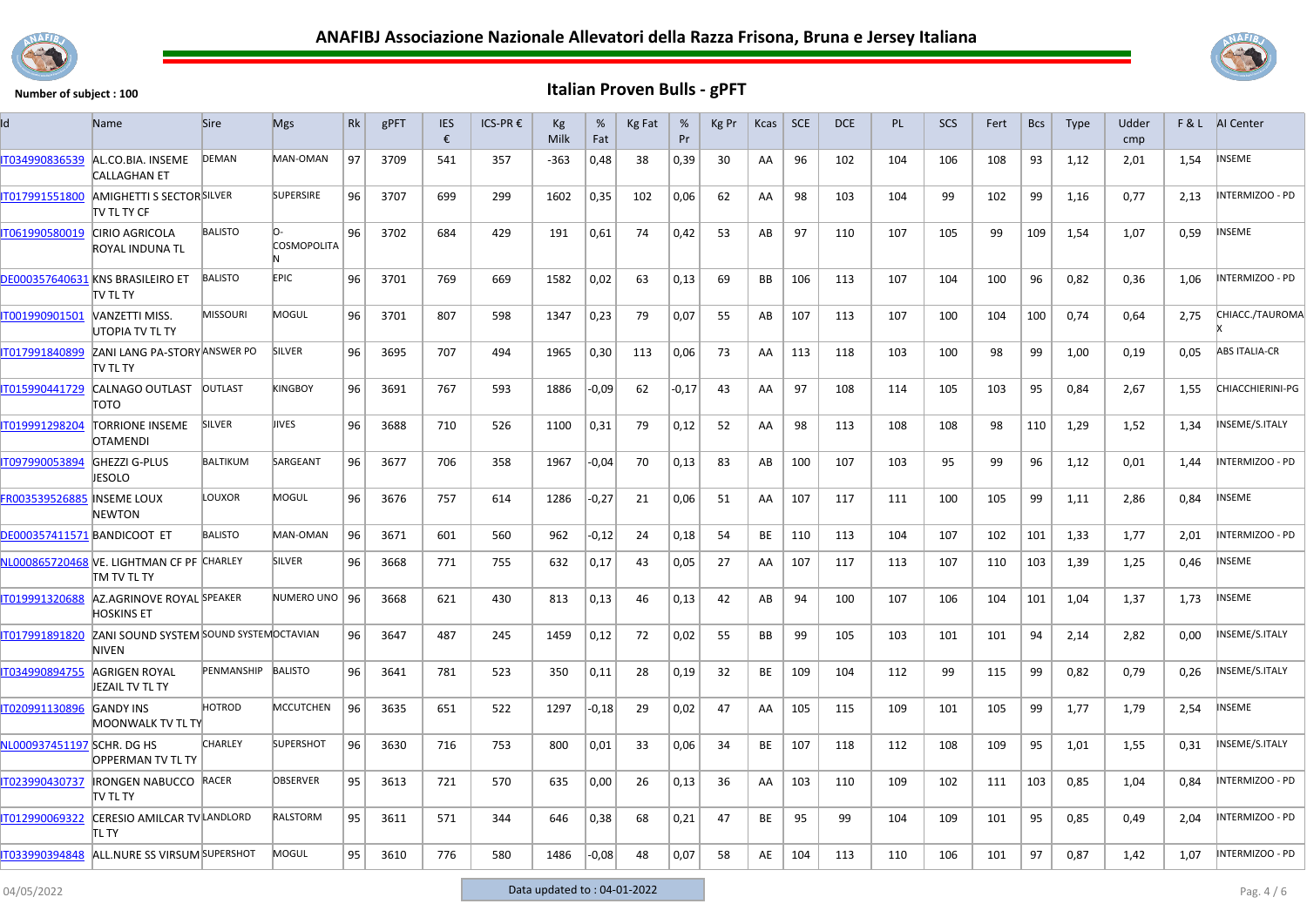



| Id                           | Name                                              | <b>Sire</b>      | <b>Mgs</b>              | Rk | gPFT | <b>IES</b><br>€ | ICS-PR € | Кg<br>Milk | %<br>Fat | Kg Fat | %<br>Pr | Kg Pr | Kcas | <b>SCE</b> | <b>DCE</b> | PL  | SCS | Fert | <b>Bcs</b> | <b>Type</b> | Udder<br>cmp |         | F & L AI Center         |
|------------------------------|---------------------------------------------------|------------------|-------------------------|----|------|-----------------|----------|------------|----------|--------|---------|-------|------|------------|------------|-----|-----|------|------------|-------------|--------------|---------|-------------------------|
| IT017991512562               | MIRABELL CMDR<br><b>SPARVIERO ET</b>              |                  | COMMANDER NUMERO UNO 95 |    | 3601 | 557             | 269      | 1060       | 0,10     | 51     | 0,11    | 49    | AB   | 97         | 103        | 106 | 102 | 101  | 95         | 1,61        | 2,61         | 1,58    | INSEME/S.ITALY          |
| IT019991486499               | <b>GO-FARM INS.</b><br><b>SELKIRK TV TL TY</b>    | <b>HOTROD</b>    | NUMERO UNO   95         |    | 3600 | 499             | 207      | 1122       | 0,08     | 54     | $-0.03$ | 34    | AE   | 99         | 102        | 109 | 101 | 101  | 97         | 2,36        | 2,67         | 3,50    | <b>INSEME</b>           |
| IT019991455190               | DAIRY-GEN INS<br>NUREYEV TV TL TY                 | <b>BATTLECRY</b> | <b>CASHCOIN</b>         | 95 | 3599 | 690             | 674      | -44        | 0,37     | 39     | 0,07    | 8     | AA   | 104        | 109        | 112 | 116 | 109  | 105        | 1,01        | 2,24         | 1,60    | NSEME/S.ITALY           |
| IT027990106125               | DUE PIOPPI MALTESE EAGLE<br><b>TV TL TY</b>       |                  | CHAPEAU                 | 95 | 3596 | 597             | 488      | 1220       | 0,21     | 71     | $-0,10$ | 29    | AE   | 107        | 111        | 108 | 108 | 103  | 98         | 2,43        | 1,68         | 2,86    | INSEME/S.ITALY          |
| IT016990543631               | <b>DREAM ROYAL</b><br><b>AKRON ET</b>             | <b>HALOGEN</b>   | <b>SUPERSIRE</b>        | 95 | 3595 | 751             | 742      | 655        | $-0,10$  | 15     | 0,06    | 29    | BE   | 107        | 109        | 113 | 109 | 112  | 97         | 0,29        | 1,06         | 0,05    | NSEME                   |
| T019991436155                | <b>GO-FARM ROYAL</b><br>CHAKOS TV TL TY           | KINGPIN          | MOGUL                   | 95 | 3583 | 569             | 413      | 1377       | $-0,09$  | 43     | 0,05    | 53    | AB   | 102        | 110        | 106 | 105 | 98   | 97         | 1,69        | 2,22         | 2,70    | NSEME                   |
| IT018990201060               | <b>OSAKA ET TV TL TY CFCLASH P</b>                |                  | <b>SUPERSHOT</b>        | 95 | 3578 | 686             | 521      | 985        | $-0,06$  | 32     | 0,28    | 65    | BB   | 109        | 108        | 105 | 102 | 104  | 99         | 0,09        | 0,39         | $-0.61$ | INTERMIZOO - PD         |
| FR005027780295 BIANFRIE MCTN | <b>FREDDO TV TL TY</b>                            | <b>MCCUTCHEN</b> | <b>NIAGRA</b>           | 95 | 3576 | 558             | 347      | 364        | 0,51     | 71     | 0,20    | 34    | AA   | 102        | 104        | 106 | 107 | 103  | 97         | 0,93        | 1,33         | 0,50    | CHIACC./TAUROMA         |
| IT098990504942               | <b>CORVINI INSEME</b><br><b>WALLACE ET</b>        | KINGBOY          | SHAMROCK                | 95 | 3574 | 642             | 337      | 1067       | 0,07     | 51     | 0,09    | 46    | BE   | 100        | 107        | 107 | 98  | 104  | 100        | 1,17        | 1,37         | 2,62    | NSEME                   |
| IT034990894666               | AGRIGEN ROYAL<br>TORTONI TV TL TY                 | HOTROD           | MCCUTCHEN               | 95 | 3573 | 557             | 324      | 959        | 0,25     | 66     | 0,03    | 36    | AE   | 98         | 104        | 107 | 106 | 103  | 99         | 1,80        | 1,59         | 2,84    | NSEME/S.ITALY           |
| IT023990428265               | ALL.GUARISE ROYAL<br>TUDOR ET                     | ZANZIBAR         | MOGUL                   | 95 | 3568 | 709             | 719      | 630        | $-0,14$  | 9      | 0,07    | 30    | AB   | 95         | 105        | 109 | 111 | 112  | 108        | 0,04        | 0,36         | 0,64    | INSEME/S.ITALY          |
| IT019991459337               | <b>GO-FARM ROYAL</b><br>LAMSON TV TL TY           | <b>MISSOURI</b>  | <b>GALAXY</b>           | 95 | 3566 | 589             | 666      | 1708       | $-0,45$  | 13     | $-0,23$ | 30    | BB   | 96         | 105        | 112 | 112 | 105  | 97         | 1,52        | 2,64         | 2,36    | INSEME                  |
|                              | FR002833165172 GAH MERCATO TL                     | PULSAR           | <b>ROBUST</b>           | 95 | 3563 | 712             | 570      | 923        | 0,09     | 45     | 0,11    | 45    | BE   | 102        | 115        | 110 | 101 | 107  | 93         | 0,81        | 1,31         | $-0,24$ | CHIACC./TAUROMA         |
| IT019991320664               | <b>AZ.AGRINOVE RYL</b><br><b>HAGEN TV TL TY</b>   | <b>SPEAKER</b>   | NUMERO UNO   95         |    | 3563 | 605             | 450      | 207        | 0,21     | 31     | 0,17    | 26    | AB   | 107        | 105        | 107 | 106 | 108  | 104        | 1,38        | 1,25         | 2,83    | NOVAGEN S.R.L.          |
|                              | NL000655991296 GK KINGPIN NIGHT<br>TV TL TY       | KINGPIN          | MOGUL                   | 95 | 3563 | 621             | 440      | 640        | 0,19     | 47     | 0,06    | 29    | AE   | 113        | 110        | 111 | 106 | 106  | 94         | 1,21        | 2,79         | 0,69    | CHIACC./TAUROMA         |
| IT019991384451               | <b>GO-FARM</b><br><b>SEVENTYFIVE TV TL</b><br>lΤY | LOPTIMUM         | MOGUL                   | 95 | 3562 | 760             | 727      | 371        | 0,16     | 32     | 0,05    | 18    | AB   | 109        | 110        | 114 | 113 | 108  | 105        | 1,45        | 1,61         | 2,31    | <b>ABS ITALIA-CR</b>    |
| IT098990488197               | <b>SABBIONA R.</b><br><b>STOCKMAN TV TL TY</b>    | <b>DAK</b>       | HILL.                   | 95 | 3555 | 632             | 681      | 1640       | $-0,20$  | 39     | $-0.05$ | 50    | AB   | 97         | 112        | 108 | 112 | 101  | 106        | 0,54        | 1,10         | $-0,19$ | INSEME/S.ITALY          |
|                              | DE000539638692 COL CHARLESTON TL CHARLEY          |                  | PRESIDENT               | 95 | 3555 | 731             | 544      | 1546       | -0,07    | 50     | 0,07    | 62    | BE   | 102        | 113        | 109 | 101 | 101  | 94         | 0,38        | 0,48         | 0,69    | <b>CHIACCHIERINI-PG</b> |
| IT001990869558               | <b>CERETTESE KAUNAS</b>                           | DEMAN            | MAN-OMAN                | 95 | 3552 | 611             | 495      | 404        | 0,24     | 42     | 0,18    | 33    | AB   | 105        | 108        | 109 | 109 | 103  | 92         | 1,63        | 1,31         | 3,27    | INSEME/S.ITALY          |
| IT033990385284               | ALL.NURE S. PIPER TV SILVER<br><b>ITL TY CF</b>   |                  | NUMERO UNO   95         |    | 3552 | 723             | 471      | 952        | 0,26     | 67     | 0,10    | 44    | AA   | 111        | 111        | 108 | 101 | 106  | 98         | 0,16        | 1,18         | 0,25    | NTERMIZOO - PD          |